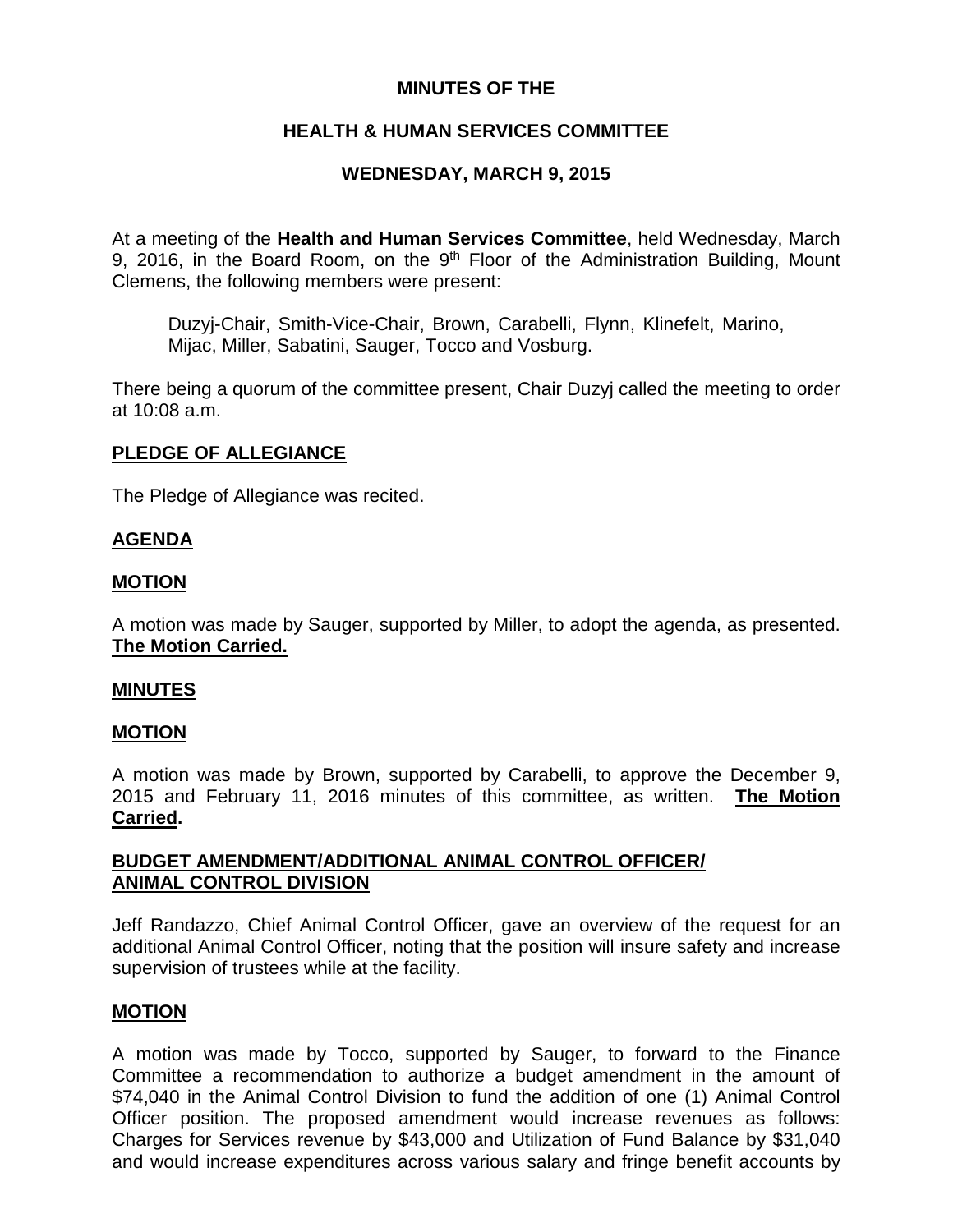\$74,040; further, this budget action addresses budgetary issues only. It does not constitute the Commission's approval of any County contract. If a contract requires Commission approval under the County's Contracting Policy or the County's Procurement Ordinance, such approval must be sought separately.

The following commissioners spoke: Marino, Flynn, Klinefelt, Sabatini, Smith, Tocco and Duzyj.

Chair Duzyj called for a vote on the motion and **The Motion Carried with Brown, Marino, Sabatini and Vosburg voting "No."**

# **MACOMB COUNTY ANIMAL CONTROL TO HOST NATIONAL ANIMAL CRUELTY INVESTIGATIONS SCHOOL, MAY 2-6, 2016**

### **MOTION**

A motion was made by Marino, supported by Mijac, to receive and file the information provided on the National Animal Cruelty Investigations School. **The Motion Carried.**

### **SUMMARY MEMO ON 03-07-16 COMMUNITY MENTAL HEALTH LEGISLATIVE UPDATE MEETING**

### **MOTION**

A motion was made by Marino, supported by Carabelli, to receive and file the information provided on the Community Mental Health Legislative Update Meeting that was held on March 7, 2016. **The Motion Carried.**

# **AREA AGENCY ON AGING 1-B MARCH 2016 ADVOCATE NEWSLETTER**

### **MOTION**

A motion was made by Smith, supported by Sauger, to receive and file the Area Agency on Aging 1-B newsletter. **The Motion Carried.**

### **NEW BUSINESS**

Andrew Kim, Director of Legislative Affairs, noted that MDHHS Section 404 data was distributed, which details comparables from 2005 and 2014 and includes demographic information for all consumers of Community Mental Health.

Commissioner Sabatini referred to recent issues with mosquitoes and different ecoviruses and requested that the Health Department consider reimplementing a past initiative of pod placements in catch basins throughout the county to assist in burring of mosquitoes.